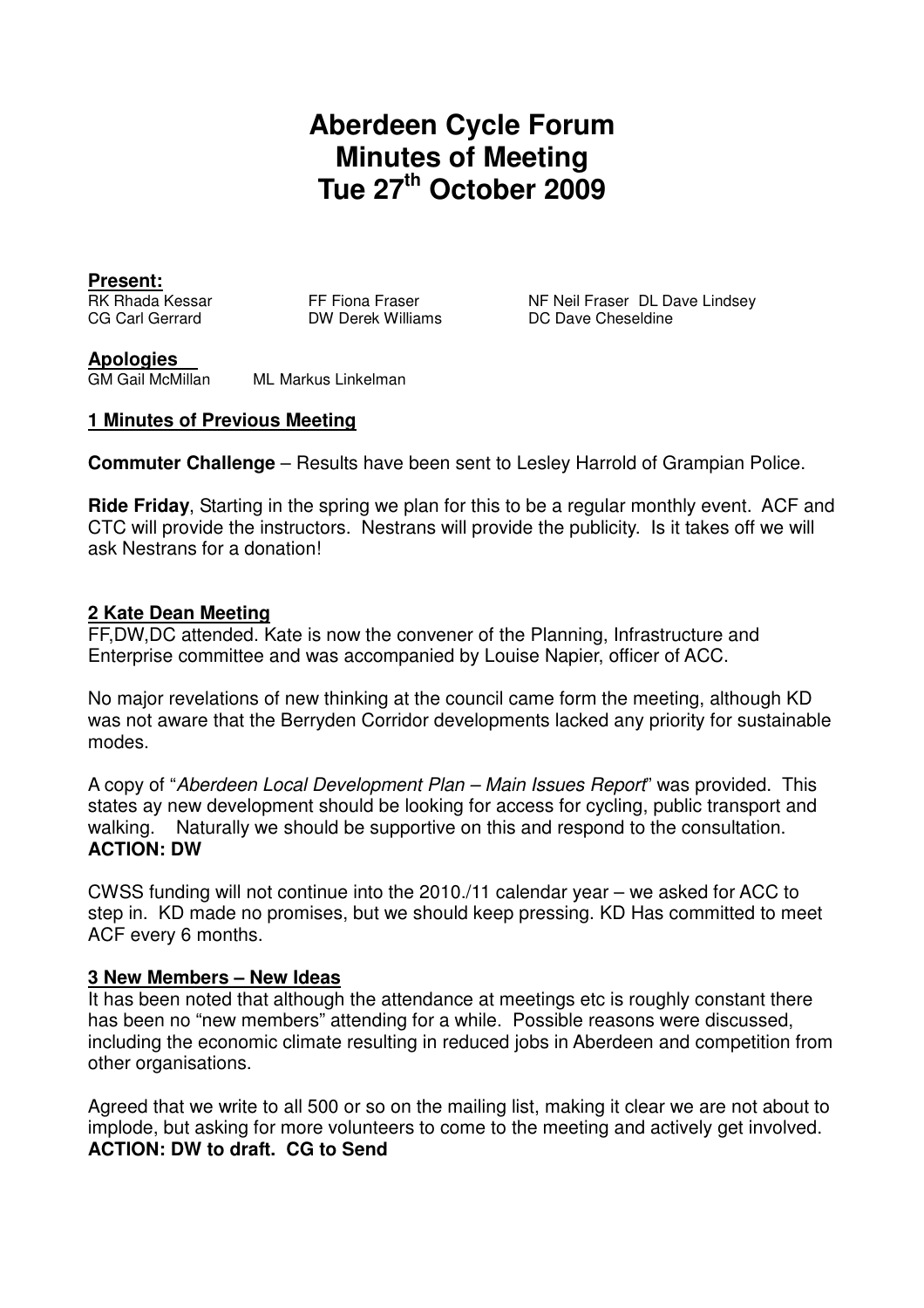# **4 Requests to ACF**

We have received the following requests

A – Stall at the Local Outdoor Access Forum Meeting (Tue  $10<sup>th</sup>$  Nov 18:00-21:00, Old Townhouse), **agreed to go ahead** we should do DW will be present anyway

B – Stall at Aberdeen College (11 November 10:00 – 14:00 ). Discussed and agreed that on previous returns and our shortage of resource **agreed to decline**. Will give some material to Get-About who do have a stand.

C – Top secret event (we were not told what it is) at the beach May 2010 where we were asked if we would run cycle parking. Discussed and agreed it's not really our thing, but sufficiently curious DW will remain in contact.

# **5 The Council and Cycling**

DC questioned if the council has a cycling officer, full or part time, is there even a job specification? Discussed and agreed that although ACC does not do as much as it should we don't have the resource to really lobby for more, particularly given ACC's current financial pickle. Agreed for discussion next meeting with Kate Dean.

## **6 NESTRANS Priorities for 2010**

Louise Napier – who wanted ACF's view on proposed Nestrans activities in 2010/11 contacted CG. Note this does not mean the funding will happen! Discussed and agreed the priorities should be:

1 : Aberdeen - Blackburn detailed design (£ 25k)

2 : NCR Route 1 - key here is to act and get the "developer contribution" funding that will not be up for grabs for ever (£115k)

3 : Riverside Drive Phase 3 (£375k) - we see this as low priority, it's a nice to have but the areas above are more deserving. It's a lot of money and we should instead suggest instead, design study for:

- Torry into Centre of City
- Access to Dyce
- Parkway / AECC Access

# **ACTION : CG to write to LN and also Don Kent at Nestrans**

#### **7 Consultations**

**Berryden** – has been raised with Kate Dean. Our chance of influencing at this stage is low. We agreed that we would not object in person at Committee.

# **Anderson Drive / Town AECC**

The web consultation attracted 9 responses:

• One from the Ordnance Survey licensing officer as ACC forgot to put the license